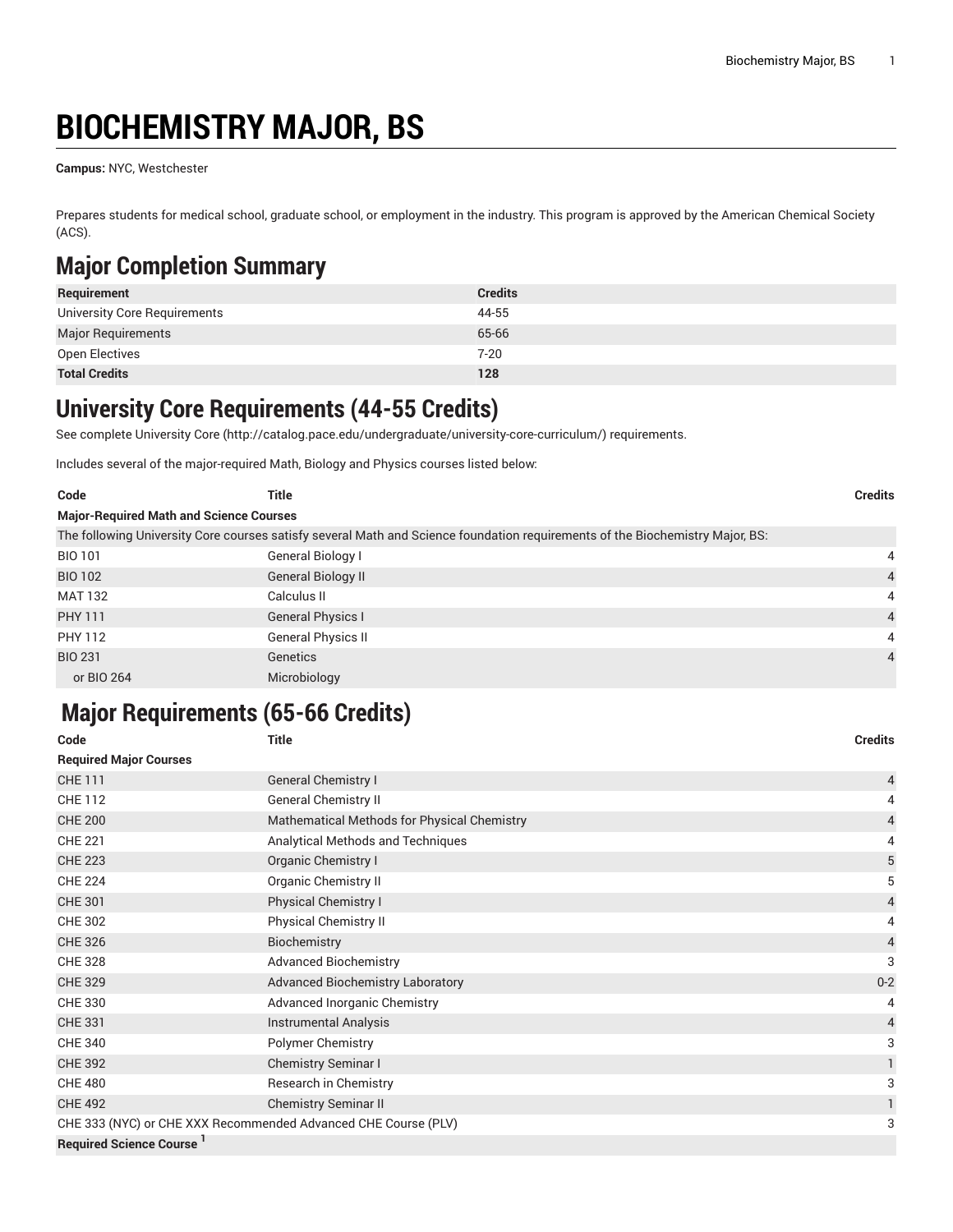FOR 505 (NYC) or BIO 335 (PLV) 3

#### **Total Credits 63-65**

1

Not taken for University Core Credit

## **Open Electives (7-20Credits)**

| Code                  | Title | <b>Credits</b> |
|-----------------------|-------|----------------|
| <b>Open Electives</b> |       |                |
| Select 7-20 credits   |       | $7 - 20$       |
| <b>Total Credits</b>  |       | 7-20           |

1 Includes UNV 101 First-Year Seminar: Introduction to University Community and Major-required Biology, Math, and Physics courses not taken for University Core credit.

| <b>Course</b>                                            | <b>Title</b>                                                                           | <b>Credits</b>           |
|----------------------------------------------------------|----------------------------------------------------------------------------------------|--------------------------|
| <b>First Year</b>                                        |                                                                                        |                          |
| Fall                                                     |                                                                                        |                          |
| <b>ENG 110</b>                                           | Composition                                                                            | 3                        |
| <b>BIO 101</b>                                           | <b>General Biology I</b>                                                               | $\overline{\mathcal{A}}$ |
| CHE 111                                                  | General Chemistry I                                                                    | 4                        |
| <b>MAT 131</b>                                           | Calculus I                                                                             | $\overline{\mathcal{L}}$ |
| <b>UNV 101</b>                                           | First-Year Seminar. Introduction to University Community (STEM Major section)          | $\mathbf{1}$             |
|                                                          | <b>Credits</b>                                                                         | 16                       |
| <b>Spring</b>                                            |                                                                                        |                          |
| <b>ENG 120</b>                                           | <b>Critical Writing</b>                                                                | 4                        |
| <b>BIO 102</b>                                           | <b>General Biology II</b>                                                              | $\overline{\mathcal{L}}$ |
| <b>CHE 112</b>                                           | <b>General Chemistry II</b>                                                            | 4                        |
| <b>MAT 132</b>                                           | Calculus II                                                                            | $\overline{\mathcal{L}}$ |
| <b>CIS 101</b>                                           | Introduction to Computing                                                              | 3                        |
|                                                          | <b>Credits</b>                                                                         | 19                       |
| <b>Second Year</b>                                       |                                                                                        |                          |
| Fall                                                     |                                                                                        |                          |
| <b>CHE 223</b>                                           | Organic Chemistry I                                                                    | 5                        |
| <b>PHY 111</b>                                           | <b>General Physics I</b>                                                               | $\sqrt{4}$               |
| <b>BIO 264</b>                                           | Microbiology (or Take any one remaining Are of Knowledge course)                       | 4                        |
| First Second Language Course. See Advisor for guidelines |                                                                                        | $\sqrt{3}$               |
|                                                          | <b>Credits</b>                                                                         | 16                       |
| <b>Spring</b>                                            |                                                                                        |                          |
| <b>CHE 200</b>                                           | Mathematical Methods for Physical Chemistry                                            | $\overline{\mathcal{L}}$ |
| <b>CHE 224</b>                                           | Organic Chemistry II                                                                   | 5                        |
| <b>PHY 112</b>                                           | General Physics II (Counts for Analysis of Human, Social, and Natural Phenomena (AOK5) | $\overline{4}$           |
| Second Language Course, if applicable                    |                                                                                        | 3                        |
|                                                          | <b>Credits</b>                                                                         | 16                       |
| <b>Third Year</b>                                        |                                                                                        |                          |
| Fall                                                     |                                                                                        |                          |
| <b>CHE 221</b>                                           | Analytical Methods and Techniques                                                      | 4                        |
| <b>CHE 301</b>                                           | Physical Chemistry I                                                                   | $\overline{\mathcal{L}}$ |
| <b>CHE 392</b>                                           | Chemistry Seminar I                                                                    | $\mathbf{1}$             |
| <b>ENG 201</b>                                           | Writing in the Disciplines                                                             | $3 - 4$                  |
|                                                          | Take any one remaining Area of Knowledge course (Learning Community (LC)               | 3                        |
|                                                          | <b>Credits</b>                                                                         | $15 - 16$                |